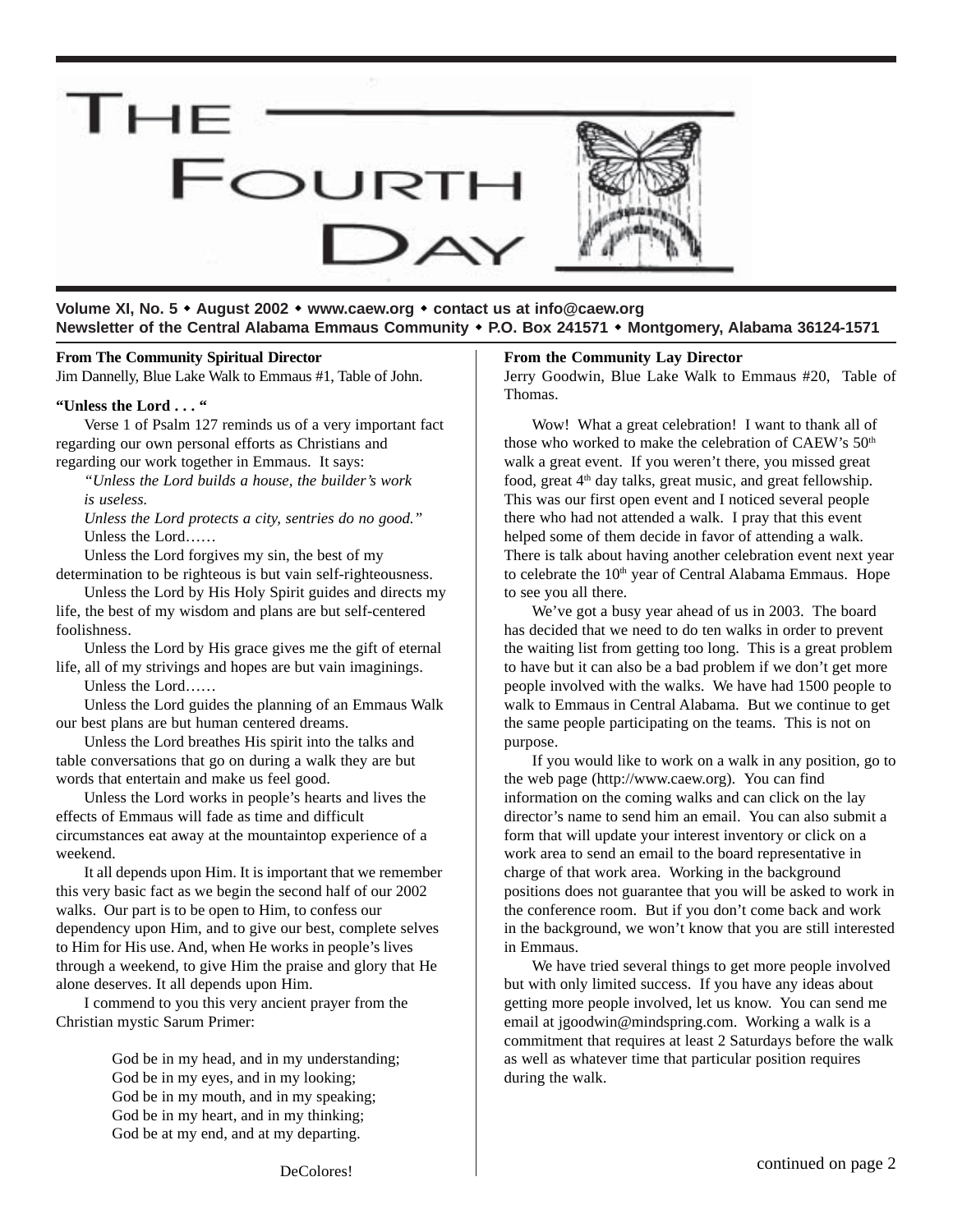## **Candidates for Walk #50**

Jack Newell **Tom** Eden

**Invited Pilgrims Church Sponsor** Jamie Andrews Fairfax 1st Baptist Dean Blackstock Phil Belcher Auburn UMC Tim Chambliss Bill Bennett Pine Flat Baptist - Selma Bruce Fuller Anthony Budzik Prattville 1st UMC Gail Baughman Jim Carroll Auburn UMC James Lacy **Don Carson** Auburn UMC Van Northcutt Oyette Chambliss Auburn First Baptist Tim Chambliss Pete Chambliss Frazer UMC Chip Nix Steve Clemmons Wesley Memorial UMC Mike Pearson Harold Coker 1st UMC - Alexander City Lamar Frazer Norman Copeland Northside Baptist Church Staci Copeland Tommy Ellis Westwood Baptist Bruce Fuller Bob Ewell Frazer UMC Charles Holston Dewitt Fitts West Point First UMC Joe & Julie Watson Scott Fowler Auburn Church of Chirst Joe Eakes Doug French Hillabee Baptist Betty French Tony Gibson Langdale UMC Rhonda Gibson John Harrell **Auburn UMC** Howard Porter Kelly Hill **Prattville 1st UMC** Gail Baughman Tom Lang Church Street UMC- Selma Kent Taylor Lamar Langford Langdale UMC Leon Duffey John Lobley **Epworth UMC - Phenix City** Oscar Gilstray Wayne May Selma 1st Baptist Church Pat Chesnut Steve McDonald Union Christian Church Greg Ryland

Joseph Osei Auburn UMC Harry Gill Jamie Pace Lakeside Baptist Church Howard Porter James Parkman Dadeville 1st UMC Guy Perry Greg Poff Greenville 1st UMC Steve Davison Jack Purser Jr. Aldersgate UMC Shirley Jordan Kevin Robinson Auburn Church of Christ Chris Hines George Sedberry Church St. UMC John Sherrer Harry Shanks Frazer UMC Charles Holston Jared Smith Frazer UMC Meredith Justice Richard Staley Star of Hope-Knoxville, Tn Buddy Englebert Aaron Warren Auburn UMC and Mayne Hall<br>
Auburn UMC Gary Waters Auburn UMC Australian David Small Auburn UMC David Smalley Jim Weese Lakeview Baptist - Auburn Sheppard Dearing Robert Williams Auburn UMC Howard Porter Morris Woodward Prattville 1st UMC Jack Smith Tony Wright Langdale UMC Sheila Lane Jack Ziadeh 1st Baptist Church - Opelika Benji Roland

#### *Goodwin*, continued from page 1

I am concerned about a trend that seems to be developing concerning team meetings. The trend is low attendance. Team meetings are a very important part of the development of an Emmaus Walk. When you agree to work a walk, you are agreeing to attend all of the team meetings. This is especially important for those in the conference room. The bonding of a team cannot take place when many of the team members seem to think that making one team meeting is all that is required. I know that emergencies come up but we must make team meetings a priority once we have agreed to work on the team. Be sure that you are available for the team meetings before you accept the position.

This news letter is now available by email. If you would like to receive it by email, please let us know. Hope to see you at a team meeting real soon.

#### DeColores,



# **Central Alabama Emmaus Walk #50**

### **Team Roster**

- † **Spiritual Director:** Mike White 706-221-4435
- † † **Assistant Spiritual Directors:** Rusty Fulford 257-4355 Molly Fulford 257-4355 Mike McKnight 298-9826 Jim Dannelly 584-7514
- † † **Lay Director:** Wallace Justice 277-0240
- † † **Assistant Lay Directors:** Ken Himes 271-7090 Wayne Hall 741-1020 Scott Carmichael 361-1311 Mike Franklin 221-5419
- † † **Table Leaders:** Howard Porter 821-5004 Tim Benefield 280-1115 Jim Snyder 272-3548 Jim Sasser 273-9442 Gary Cochran 260-9621 Ron Ennis 365-0236 Bud Wilson 277-9905
- † † **Assistant Table Leaders:** Brian Truitt 749-8060 Buck Starr 887-5664 Brandon Hunt 396-9158 Brad Meadows 887-2559 Ken Taylor 875-1171 Sheppard Dearing 821-9156 Todd Stewart 875-9003
- † † **Music:** Chip & Michelle Nix 272-5783
- † † **72 Hour Prayer Vigil:** Terri Sasser 273-9442
- † † **Agape:** Becky Robinson-765-0025
- † † **Agape Pilgrim Book:**

Nancy Teel

- † † **Banners:** Margi Miller 272-8616 Susan Ellis 887-9070
- † † **Book Covers:** Selma Emmaus Group
- † † **Book Table:** Rob & Christine Wellbaum 821-7055

† † **Candlelight:** Kincey Green 875-3563



#### † **Closing:**

- † **Entertainment:** Mark Carter-567-3640
- † **Housing and Registration:** Clint Cobb Gwen Newton 756-7799
- † **Logistics:** Goose Tatum 288-6815
- † **Meal Preparation:** Allen McCord 821-1301 Barbara Williams 272-8622 Coralie McDavid 272-7860 Mike Howard 839-5783 Sarah Mingledorf 277-2039 Deborah McCord 821-1301
- † **Meal Service:** Sherry Taylor 875-1171 Veronica & Pat Chesnut 872-9094 Jack & Lynn Mosley 872-2282 Randy & Gail Lovelady
- † **Photographer:**
- † **Refreshments:** Buddy & Brenda Englebert 361-9732 Terri Sasser 273-9442 Cam Walker 872-2795
- † **Serenade:** Ann Lewis 273-0777 Sandra Wood 277-6452 Gail Lovelady 875-2743 Randy Lovelady 875-2743
- † **Servant Pool:** Lamar Frazer 872-5696
- † **Speakers Prayer Chapel:** Christi Hall 741-1020 Keita Himes 271-7090
- † **Sponsors Hour:** Emily Porter 205-423-0921 Renee Harris 334-872-5969 Gail Hawkins 872-5208 Chip Durham 213-7368 Leslie Durham 213-7368
- † **Worship:** June Lockhart 358-4244 Eleanor Bordages
- † **Greeters:** Chris Hines 826-1209 Gwen Newton 756-7799

### **Walk 51 Team Meetings**

Date: Sept. 7 and 14 Time: 8:30 a.m. Place: Frazer Memorial UMC Montgomery, AL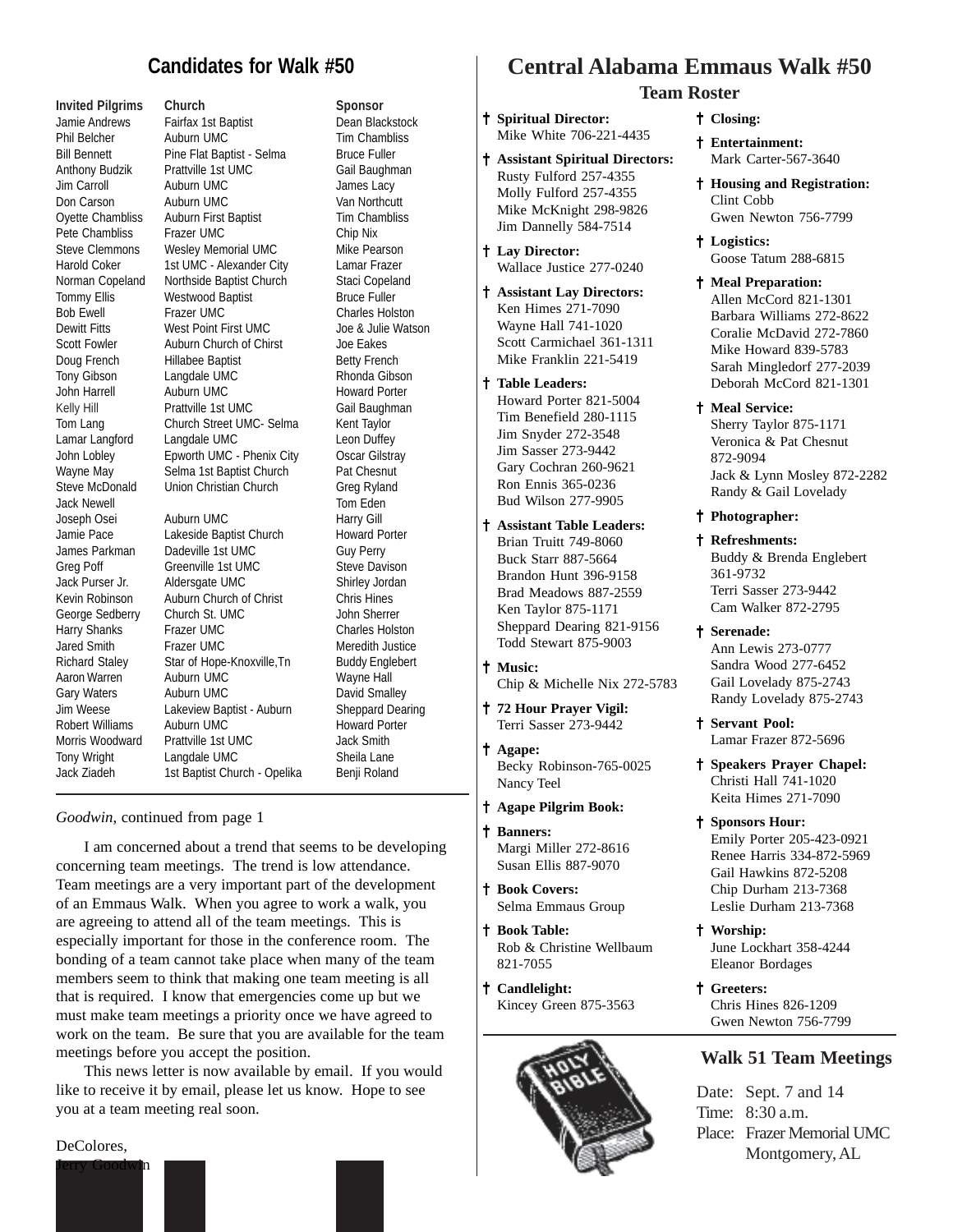# **ASK AUNT EMMA**

Dear Aunt Emma. You've been around a long time, what do you think is the most important aspect of a Walk to Emmaus? D.B.



Dear D.B. Without a doubt- it is what happens to you after the 3 days

are over!!! Of course, I was touched by God like I had never been touched before...in Table prayer times...in Dying Moments....at Candlelight...the letters...and at Closing, BUT the whole purpose was preparing me for my FOURTH DAYS.

You have caused me to pause this day and ask myself, "Did a change really take place in my life." I believe it did...in love of God and others, in tolerance of those who are different than I,and in my readiness to forgive, more true willingness to pray for the pastor, my family and others more fervently, to reach out and sponsor other Christians who may need a closer walk like I needed, to support my church not in just one volunteer effort, but in multiple ways, to be a better spouse and father, to share my faith and love of Christ with others, to be a servant in my Emmaus Community and Cluster and on Walks, by prayer and attendance at my Reunion Group and at other Emmaus events.

I came away wanting to be a better person for Christ and make a difference in my church and this world. I pray that I have.

De Colores. Aunt Emma

## *Love and Sympathy:*

...to Melvin Smith (CA 31) on the loss of his wife, Patti (CA 34 )

...to Kathy (CA10) and Steve (CA 13) Hartzog on the loss of Kathy's father

### *Prayer Requests:*

...Brent Taylor (CA 48 ) who is recovering from an auto accident at Jackson Hospital

...Donna Keith (BL 10) who has been diagnosed with leukemia and has a good prognosis

...Bill Erkes who is suffering from recurrent knee problems

...Shannon Rawlinson, granddaughter of Big John (CA 3) and Doris (CA 9) Rawlinson, with health complications

## *Praises to God:*

...Congratulations to Jon (CA 46) and Jennifer (CA49) Taylor on the birth of their son

...YAC (Young Adult Chrysalis Journey) for college aged girls to be held in November; Florence McArthur, Lay Director.

...Camp Meeting at White Water Camp- October 6,7 & 8. Each night at 6 p.m. there will be supper, singing and services. This is an annual event for the whole family.

# **CLUSTER INFORMATION**

### *Auburn Emmaus Cluster*

Contact Sheila Mansfield (334) 887- 7400. Follow up meetings are Thursday night following each Walk at 6 p.m. for a covered dish supper at Auburn UMC in the Epworth Center.



### *Chilton County Emmaus Cluster*

Contact Bob Taylor. The Cluster meets the first Tuesday of the month following each Walk.

### *Millbrook Miracles Emmaus Cluster*

Contact Ricky and Elaine Messick (334) 365-9100. Meet the third Sunday of each month at noon at Millbrook First UMC. Lunch is provided -- free will offering.

### *Montgomery DeColores Emmaus Cluster*

Contact George Mingledorff (334) 277-2039; e-mail gmingled@bellsouth.net or Jim Snyder (334) 272-3548; e-mail: taraln2@aol.com. A covered dish gathering and follow-up will be held on Tuesday nights following each walk at 6:30 p.m. in the Activity Room at Frazer Memorial UMC. Please mark your calendars NOW for April 23; May 28; September 3; October 1; October 29 and November 26. Call for Reunion Group information or visit our website: www.EmmausMontgomeryAL.com

### *Prattville Walkers Emmaus Cluster*

Contact Reverend Gail Baughman (334) 358-4893. Meetings are the first Tuesday of each month at 7 p.m. at First UMC in Prattville.

### *Selma Emmaus Cluster*

Contact Kent Taylor (334) 875-1171. Gatherings and follow-ups meet the first Tuesday of each month at 6:45 p.m. at Church Street UMC in the Fellowship Hall. Bring light refreshments.

### *Valley Emmaus Cluster*

Contact Annette Elliott (334) 499-2439. Call Annette also for Reunion Group information. A covered dish supper is held each Wednesday night following a Walk at 5:30 p.m. at Langdale UMC.



ланы завы